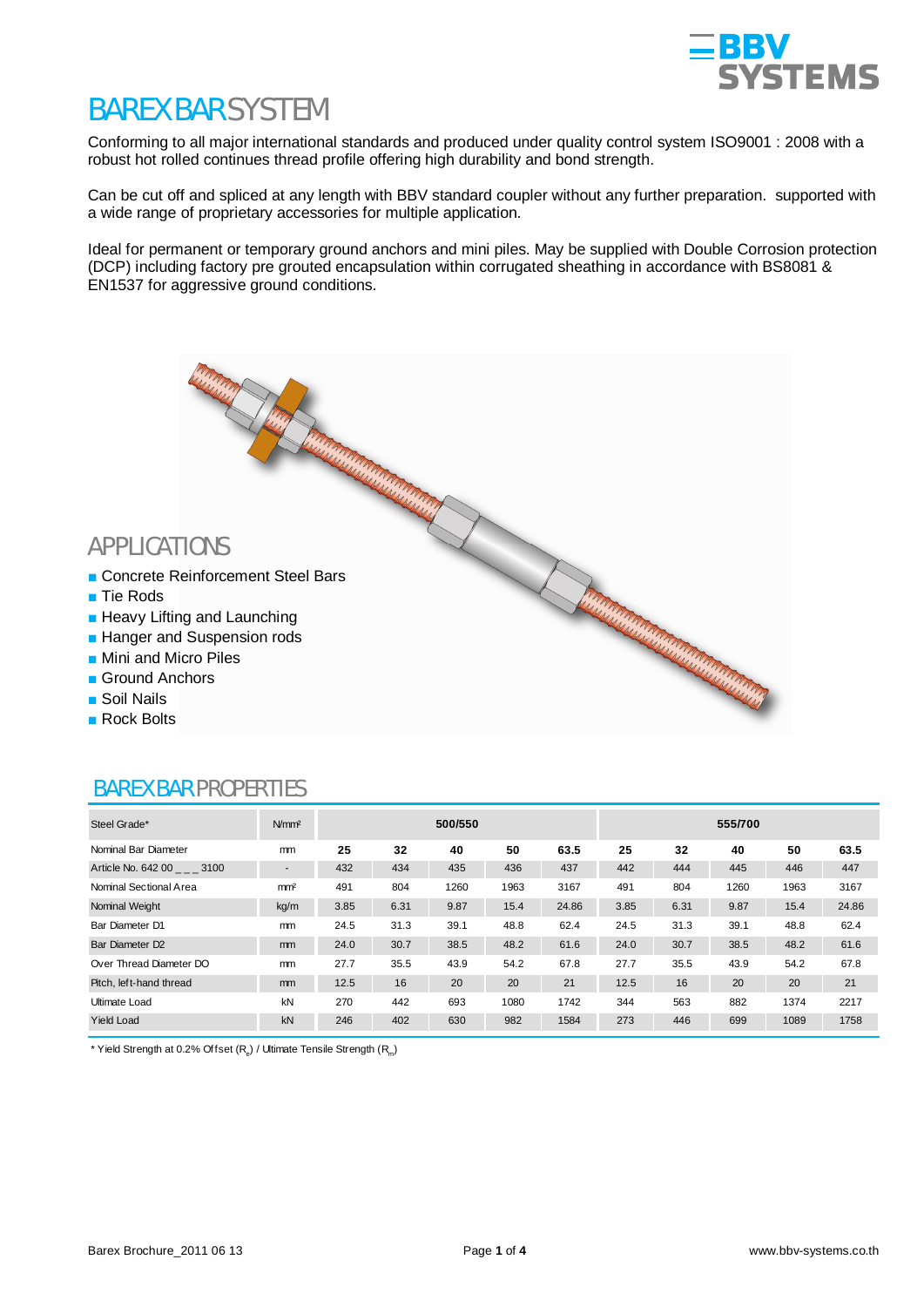

## FLAT ANCHORAGE ACCESSORIES

| <b>System Grade</b>                          |                 |      | 500/550 or 555/700 |        |         |          |        |  |  |
|----------------------------------------------|-----------------|------|--------------------|--------|---------|----------|--------|--|--|
| <b>Bar Diameter</b>                          |                 |      | 25                 | 32     | 40      | 50       | 63.5   |  |  |
| <b>NUTS</b>                                  |                 |      |                    |        |         |          |        |  |  |
| Anchor Nut - Full Hex                        | Article No. 478 | 3100 | 00 442             | 00 444 | 00 4 45 | 01 4 4 6 |        |  |  |
|                                              | L               | mm   | 50                 | 60     | 70      | 85       |        |  |  |
|                                              | SW              | mm   | 41                 | 55     | 60      | 80       |        |  |  |
| <b>SW</b>                                    | Unit Weight     | kg   | 0.35               | 0.80   | 0.96    | 2.26     |        |  |  |
| Anchor Nut - Partial Hex                     | Article No. 478 | 3100 |                    |        |         | 00 4 46  | 00 447 |  |  |
|                                              | Г               | mm   |                    |        |         | 85       | 115    |  |  |
|                                              | $\mathsf D$     | mm   |                    |        |         | 95       | 110    |  |  |
| SW                                           | SW              | mm   |                    |        |         | 85       | 100    |  |  |
|                                              | Unit Weight     | kg   |                    |        |         | 2.89     | 5.08   |  |  |
| <b>Round Nut</b>                             | Article No. 482 | 3100 | 00 442             | 00 444 | 00 4 45 | 00 4 46  | 00 447 |  |  |
|                                              | L               | mm   | 50                 | 60     | 70      | 85       | 115    |  |  |
|                                              | D               | mm   | 42                 | 55     | 60      | 80       | 100    |  |  |
| D                                            | Unit Weight     | kg   | 0.32               | 0.69   | 0.79    | 1.93     | 4.00   |  |  |
| Round Nut - half coupler                     | Article No. 482 | 3100 |                    |        |         |          | 01 447 |  |  |
|                                              | L               | mm   |                    |        |         |          | 125    |  |  |
|                                              | D               | mm   |                    |        |         |          | 100    |  |  |
|                                              | Unit Weight     | kg   |                    |        |         |          | 4.35   |  |  |
| <b>Anchor Piece</b>                          | Article No. 028 | 3100 | 00 442             | 00 444 | 00 4 45 | 00 4 46  | 00 447 |  |  |
|                                              | L               | mm   | 45                 | 60     | 70      | 85       | 115    |  |  |
| $\Omega$                                     | D               | mm   | 70                 | 100    | 120     | 150      | 250    |  |  |
|                                              | SW              | mm   | 41                 | 55     | 60      | 80       | 100    |  |  |
| SW                                           | Unit Weight     | kg   | 0.46               | 1.22   | 1.70    | 3.99     | 11.66  |  |  |
|                                              |                 |      | <b>PLATES</b>      |        |         |          |        |  |  |
| Anchor Plate S02                             | Article No. 021 | 3100 | 02 442             | 02 444 | 02 445  | 02 4 4 6 | 02 447 |  |  |
| !!!                                          | Α               | mm   | 90                 | 120    | 150     | 190      | 240    |  |  |
|                                              | $\mathbf C$     | mm   | 20                 | 25     | 30      | 40       | 50     |  |  |
| $^{\prime\prime\prime}$<br>$\mathbb{Z}$<br>Α | Unit Weight     | kg   | 1.16               | 2.58   | 4.87    | 10.51    | 21.10  |  |  |
|                                              |                 |      |                    |        |         |          |        |  |  |
| Anchor Plate S03                             | Article No. 021 | 3100 | 03 442             | 03 444 | 03 4 45 | 03 4 46  | 03 447 |  |  |
| Ø<br>Ø<br>b<br>Α                             | Α               | mm   | 80                 | 100    | 130     | 160      | 200    |  |  |
|                                              | $\mathsf C$     | mm   | 15                 | 20     | 25      | 30       | 40     |  |  |
|                                              | Unit Weight     | kg   | 0.67               | 1.37   | 2.96    | 5.41     | 11.35  |  |  |

1. Special size anchor plates can also be produced upon special arrangement.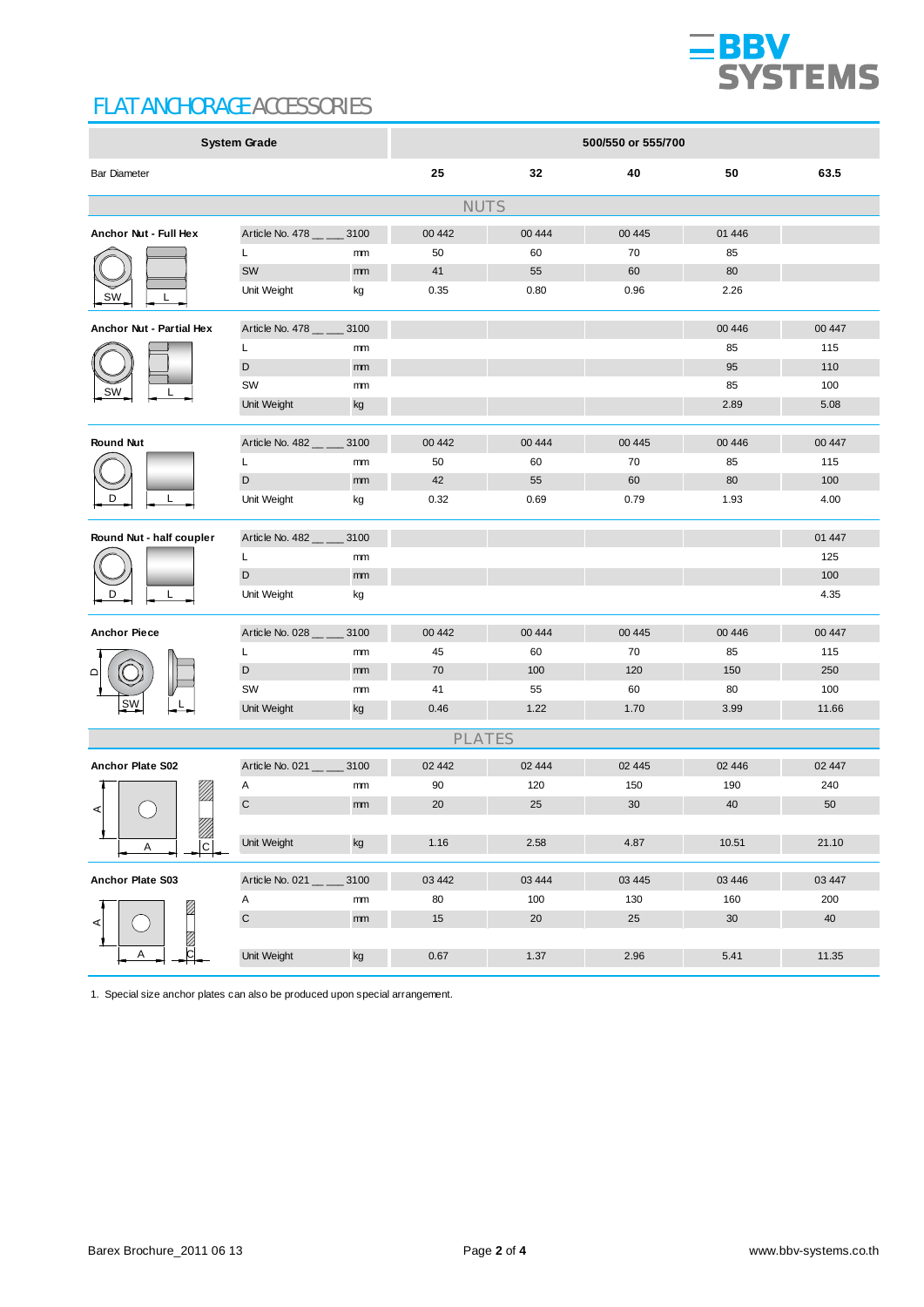

# COUPLER ACCESSORIES

| <b>System Grade</b>                 |                            |               | 500/550 or 555/700 |         |         |          |        |  |  |
|-------------------------------------|----------------------------|---------------|--------------------|---------|---------|----------|--------|--|--|
| <b>Bar Diameter</b>                 |                            |               | 25                 | 32      | 40      | 50       | 63.5   |  |  |
| COUPLERS                            |                            |               |                    |         |         |          |        |  |  |
| Straight Round Coupler <sup>1</sup> | Article No. 526            | 3100          | 00 4 42            | 00 444  | 00 4 45 | 00 4 46  | 00 447 |  |  |
|                                     | L                          | mm            | 115                | 140     | 160     | 200      | 260    |  |  |
|                                     | D                          | mm            | 40                 | 55      | 70      | 85       | 100    |  |  |
| D                                   | Unit Weight                | kg            | 0.62               | 1.60    | 3.08    | 5.56     | 8.99   |  |  |
| Cast Coupler <sup>2</sup>           | Article No. 527            | 3100          | 00 4 42            | 00 444  | 00 4 45 | 00 4 46  |        |  |  |
|                                     | L                          | mm            | 115                | 140     | 160     | 200      |        |  |  |
| SW                                  | SW                         | mm            | 41                 | 55      | 70      | 85       |        |  |  |
|                                     | Unit Weight                | kg            | 0.68               | 1.56    | 3.03    | 5.43     |        |  |  |
| Cast Coupler <sup>2</sup>           | Article No. 527            | 3100          |                    |         |         |          | 00 447 |  |  |
|                                     | L                          | <sub>mm</sub> |                    |         |         |          | 260    |  |  |
|                                     | SW                         | mm            |                    |         |         |          | 110    |  |  |
|                                     | Unit Weight                | kg            |                    |         |         |          | 11.72  |  |  |
| <b>BBV Twin Shell Coupler®</b>      | Article No. 545 __ __ 3100 |               |                    | 22 4 44 | 22 4 45 | 22 4 4 6 | 22 447 |  |  |
|                                     | L                          | mm            |                    | 348     | 408     | 515      | 614    |  |  |
|                                     | D                          | mm            |                    | 70      | 90      | 115      | 130    |  |  |
|                                     | SW                         | mm            |                    | 55      | 65      | 80       | 100    |  |  |
|                                     | Unit Weight                | kg            |                    | 6.62    | 12.30   | 27.00    | 40.36  |  |  |
| Lifting Coupler <sup>1</sup>        | Article No. 529            | 3100          |                    |         |         | 00 4 46  |        |  |  |
| D                                   | L                          | mm            |                    |         |         | 288      |        |  |  |
|                                     | D                          | mm            |                    |         |         | 105      |        |  |  |
|                                     | Unit Weight                | kg            |                    |         |         | 8.78     |        |  |  |

1. Machined steel

2. Cast ductile iron for predominantly static load only